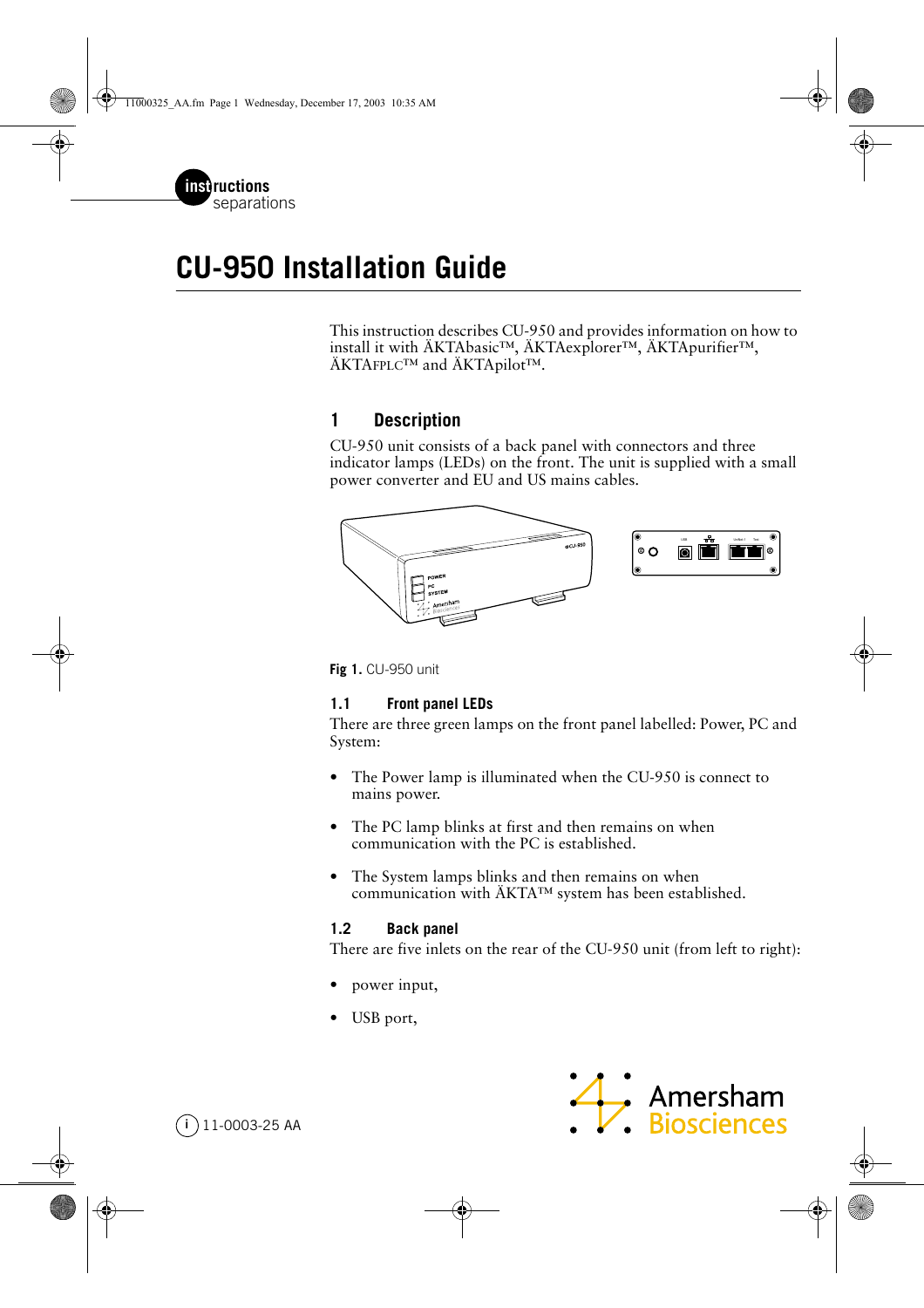- network connection,
- UniNet-1 cable port,
- Test port.

## **2 Installation with ÄKTAexplorer, ÄKTApurifier and ÄKTAbasic**

1 Hang the CU-950 on the left side of the ÄKTA system by inserting the hooks on the front of CU-950 into the channel on the side of the UV-900 and rotating into position, as shown in the illustration below. ÄKTApurifier system is shown as an example.



**Fig 2.** Location of CU-950 on ÄKTApurifier system.

- 2 Connect the UniNet-1 data communication cable between the UniNet-1 port on CU-950 and Pump P-900 in the ÄKTA system.
	- *Note: If a fraction collector is used, connect the fraction collector UniNet-1 cable between Pump P-900 and the fraction collector, and the 1.5 m UniNet-1 cable between the fraction collector and CU-950, and then the USB cable between CU-950 and the computer.*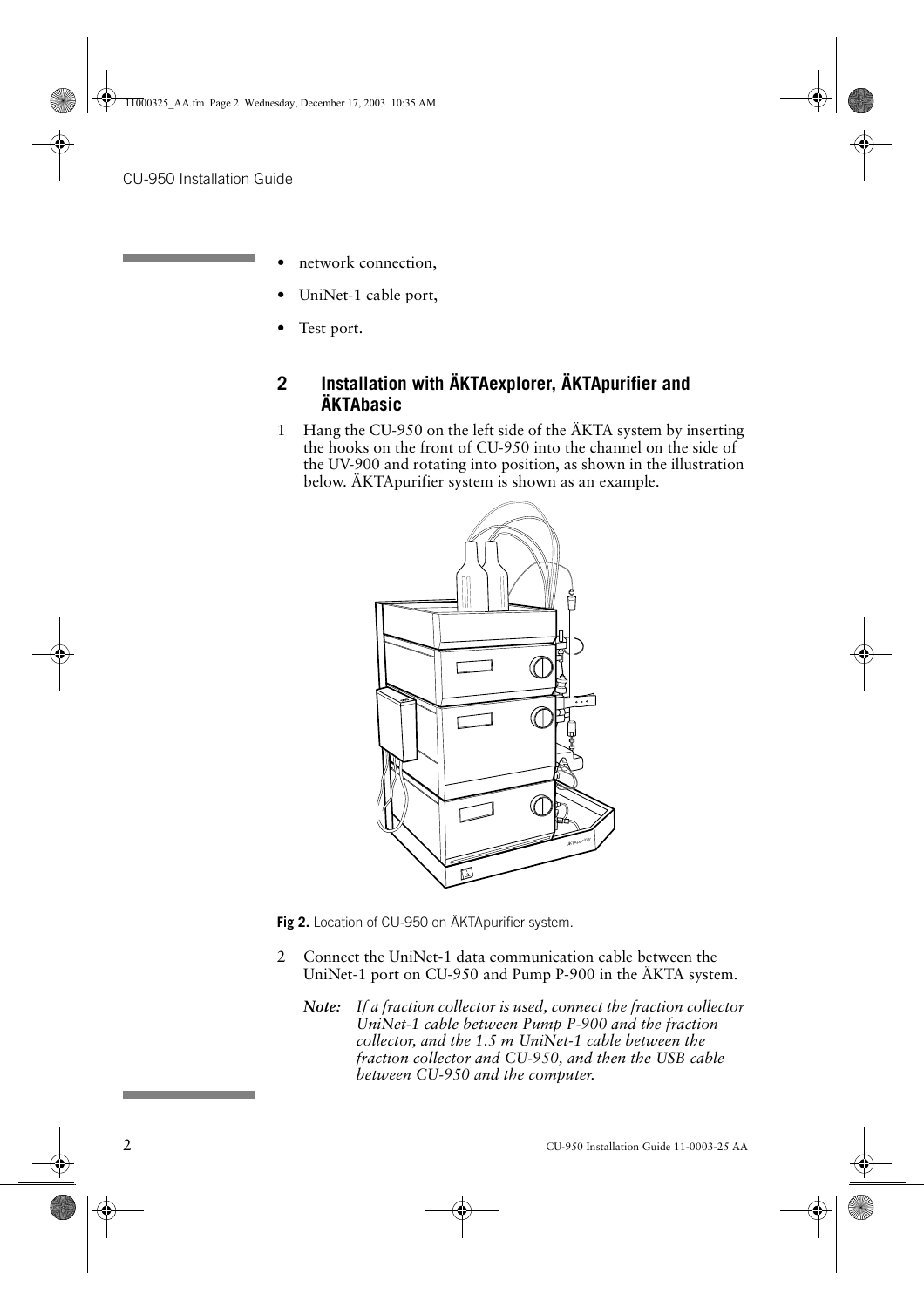Figures 3, 4, and 5 show the schematic cable connections for ÄKTA basic, ÄKTAexplorer, and ÄKTApurifier, respectively. Remember that the CU-950 unit is actually mounted on the side of UV-900.







**Fig 4.** Schematic connections between Pump P-900 the Fraction collector, the UniNet-1 port on CU-950 and the computer for ÄKTAexplorer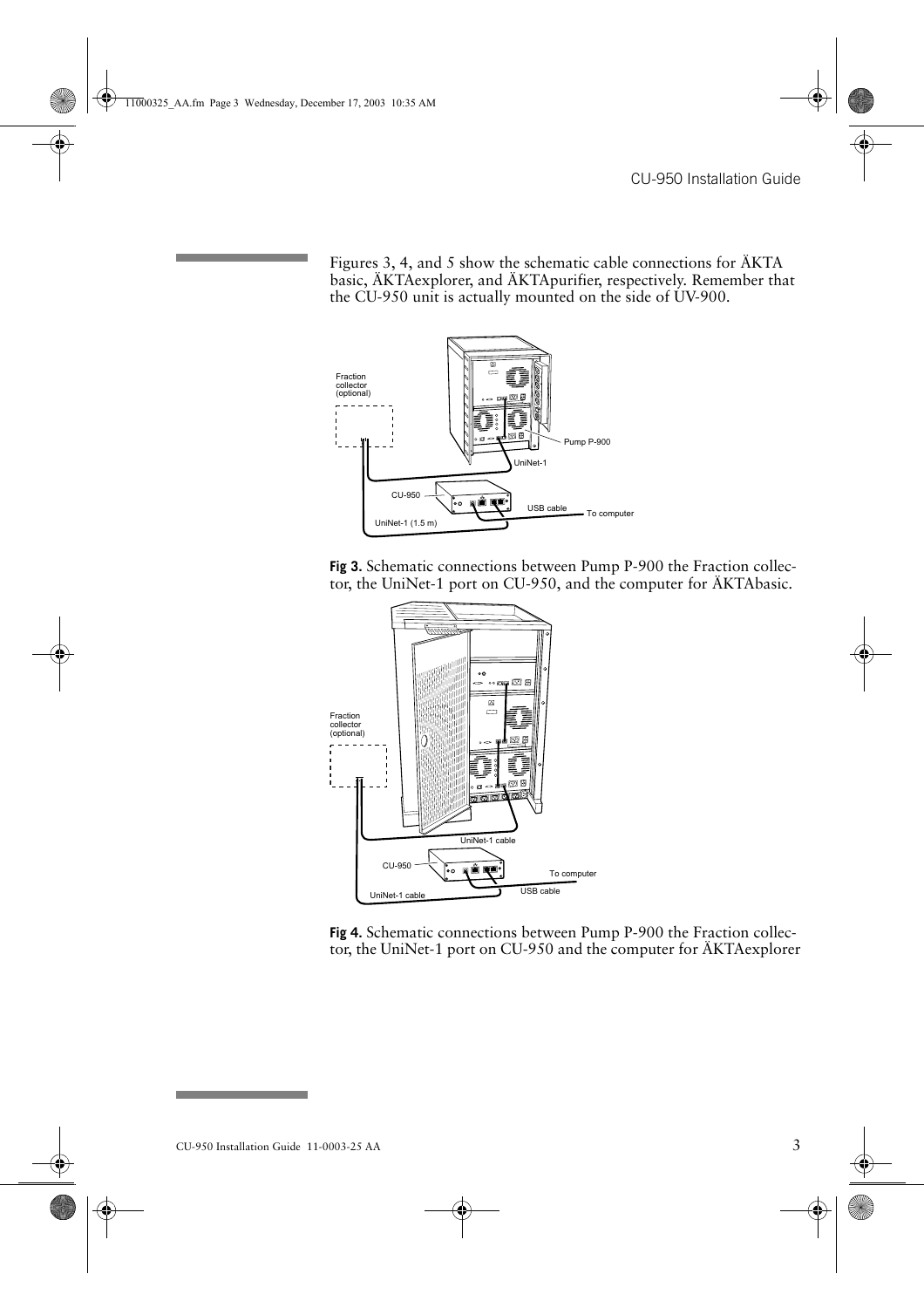

**Fig 5.** Schematic connections between Pump P-900 the Fraction collec- tor, the UniNet-1 port on CU-950 and the computer for ÄKTApurifier.

3 For connection to and installation on the computer, please refer to the UNICORN Administration and technical manual.

# **3 Installation with ÄKTAFPLC**

1 Hang the CU-950 on the left side of the ÄKTA system by inserting the hooks on the front of CU-950 into the channel on the side of the UPC-900 and rotating into position, as shown below:



**Fig 6.** Location of CU-950 on ÄKTAFPLC.

2 Connect the UniNet-1 data communication cable between the UniNet-1 port on CU-950 and P-920 in the ÄKTA system.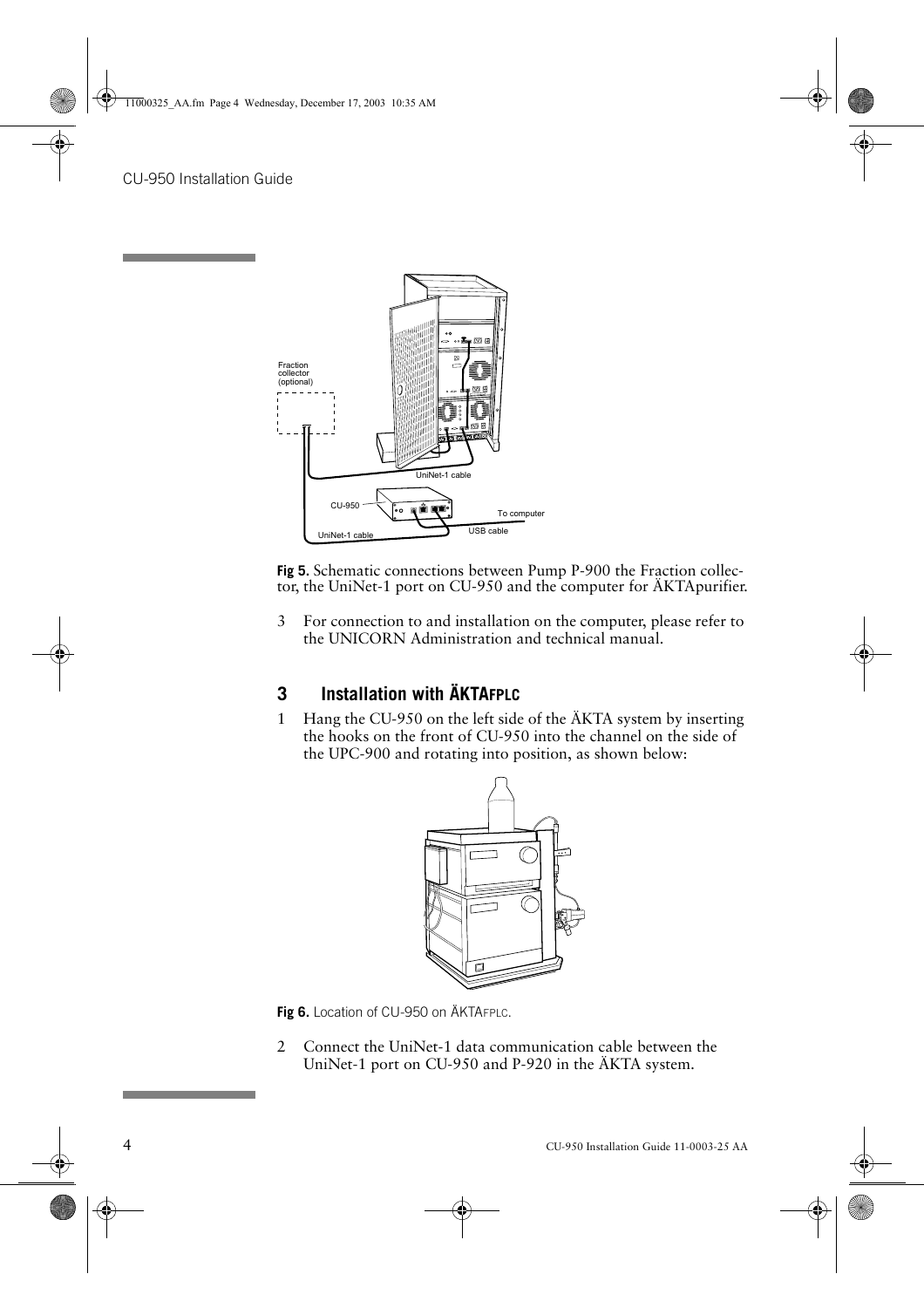*Note: If a fraction collector is used, connect the fraction collector UniNet-1 cable between P-920 and the fraction collector, and the 1.5 m UniNet-1 cable between the fraction collector and CU-950, and then the USB cable between CU-950 and the computer.*



**Fig 7.** Schematic connections between Pump P-920 the Fraction collector, the UniNet-1 port on CU-950 and the computer for ÄKTAFPLC.

3 For connection to and installation on the computer, please refer to the UNICORN Administration and technical manual.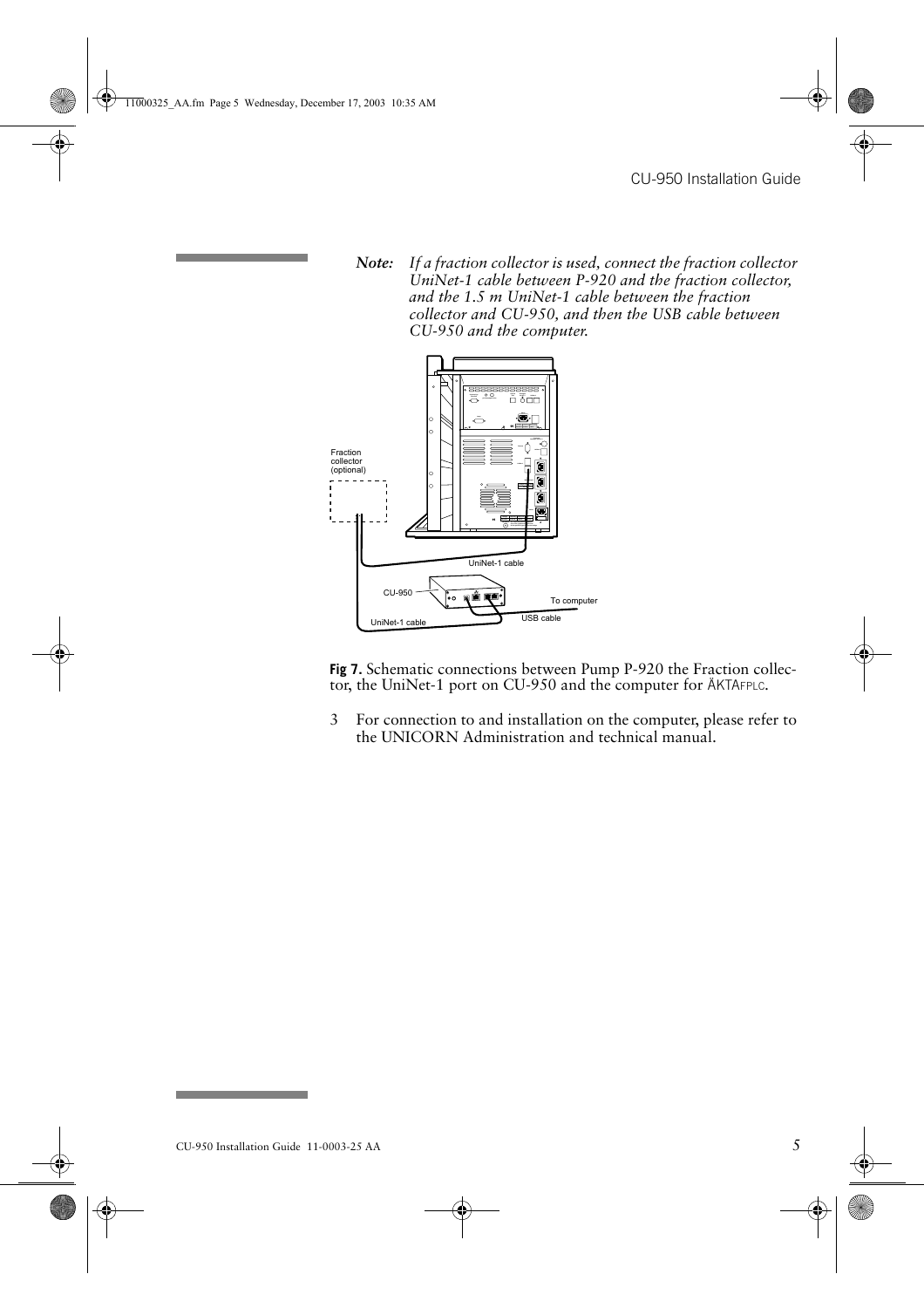# **4 Installation with ÄKTApilot**

- 1 The CU-950 unit is placed near the ÄKTApilot system.
- 2 Connect the UniNet-1 data communication cable between the UniNet-1 port on CU-950 and one of the UniNet-1sockets on the controller rear panel inside the separation unit of the ÄKTApilot system.
	- *Note: If a fraction collector is used, connect the fraction collector UniNet-1 cable between ÄKTApilot system and the fraction collector, and the 1.5 m UniNet-1 cable between the fraction collector and CU-950.*



**Fig 8.** Schematic connections between ÄKTApilot system, the Fraction collector, and the UniNet-1 port on CU-950.

3 For connection to and installation on the computer, please refer to the UNICORN Administration and technical manual.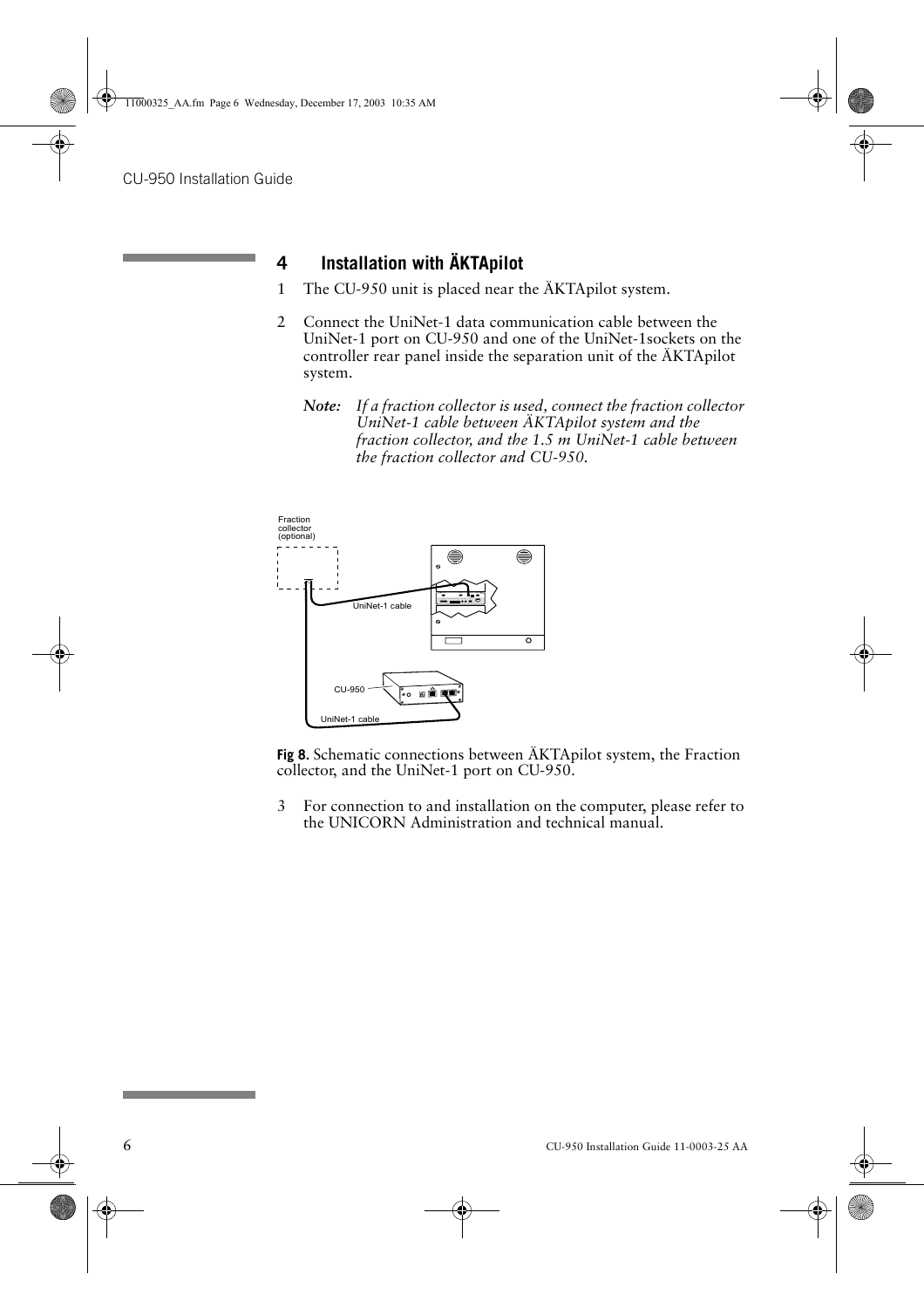$\mathcal{L}^{\mathcal{L}}$  and  $\mathcal{L}^{\mathcal{L}}$  are the set of the set of the set of  $\mathcal{L}^{\mathcal{L}}$ 

the control of the control of the